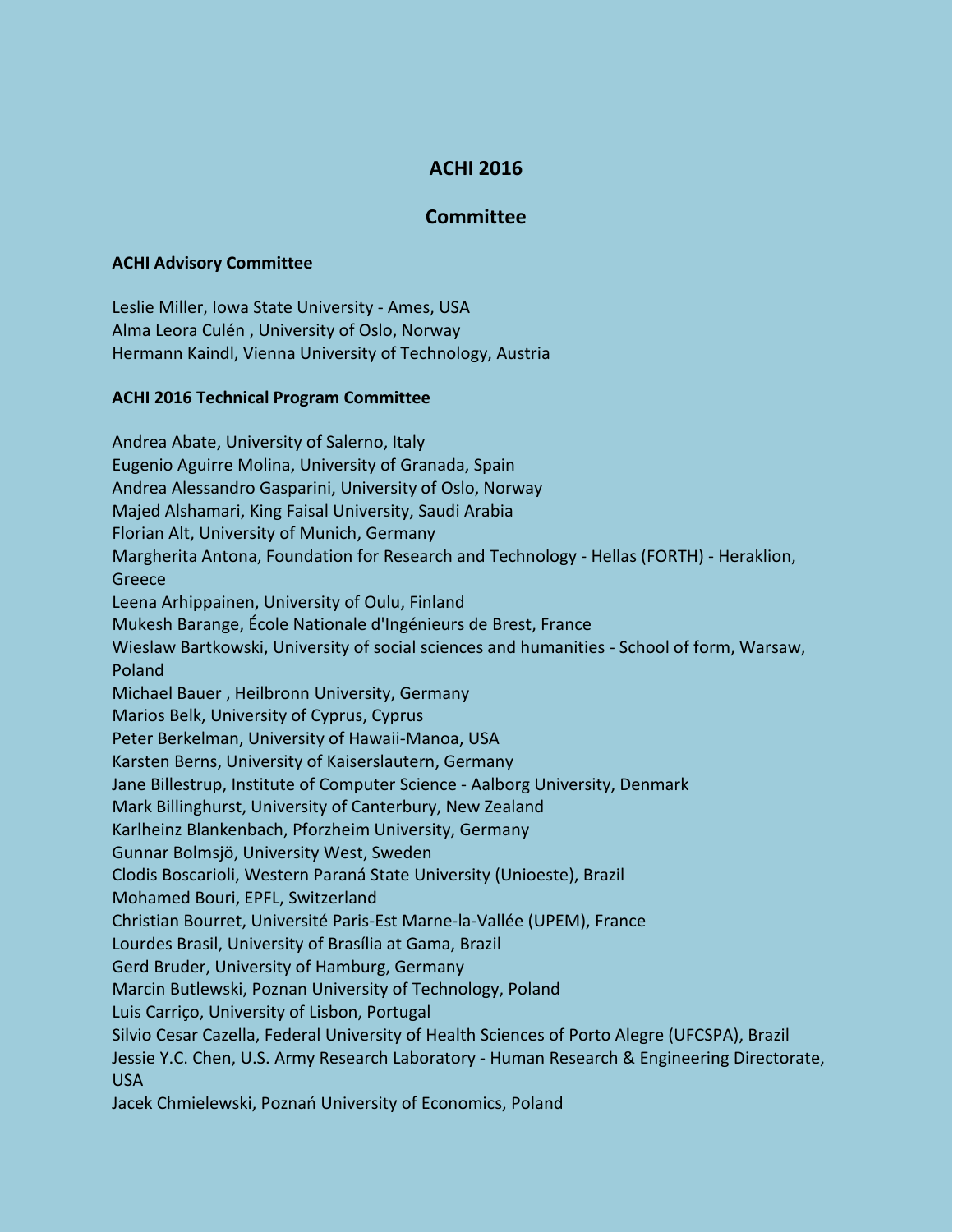Ryszard S. Choras, University of Technology & Life Sciences - Bydgoszcz, Poland Thomas Christy, School of Computer Science at Bangor University, UK Sharon Lynn Chu, Virginia Tech, USA José Coelho, University of Lisbon, Portugal Cesar Alberto Collazos O., University of Cauca - Popayán, Colombia André Constantino da Silva, Instituto Federal de São Paulo, Brazil Sandra Costa, University of Minho, Portugal Lynne Coventry, Northumbria University, UK Manuel Cruz, Immersion Corp., Canada Leonardo Cunha de Miranda, Federal University of Rio Grande do Norte (UFRN), Brazil Urska Cvek, Louisiana State University Shreveport, USA Dragos Datcu, Netherlands Defence Academy, The Netherlands Lucio Tommaso De Paolis, Salento University - Lecce, Italy Nancy Diniz, Rensellaer Polytechnic Institute, USA John M. Dolan, Carnegie Mellon University, USA Rolf Drechsler, DFKI - Bremen, Germany Carlos Duarte, University of Lisbon, Portugal Ismael Duque, University of Hertfordshire, UK Martin Ebner, Graz University of Technology, Austria Anastasios A. Economides University of Macedonia - Thessaloniki, Hellas Larbi Esmahi, Athabasca University, Canada Sascha Fagel, Zoobe GmbH, Germany Michael Farrugia, University College Dublin, Ireland Peter Forbrig, University of Rostock, Germany Karim Fraoua, Université Paris-Est- Conservatoire des arts et métiers, France Somchart Fugkeaw, Mahidol University - Nakhonpathom, Thailand Mathias Funk, Eindhoven University of Technology, The Netherland Miguel Garcia, University of Valencia, Spain Matjaz Gams, Josef Stefan Institute- Ljubljana, Slovenia Marta Gatius, Universitat Politècnica de Catalunya, Spain Cristina Gena, Università di Torino, Italy Panagiotis Germanakos, University of Cyprus, Cyprus Irini Giannopulu, Pierre & Marie Curie University - Paris VI, France Denis Gillet, Swiss Federal Institute of Technology (EPFL), Switzerland Mehmet Göktürk, Gebze Institute of Technology, Turkey Luis Gomes, Universidade Nova de Lisboa / UNINOVA-CTS - Monte de Caparica, Portugal Pascual Gonzalez, University of Castilla-La Mancha, Spain Bernard Grabot, LGP-ENIT, France Andrina Granic, University of Split, Croatia Toni Granollers, University of Lleida, Spain Vic Grout, Glyndwr University - Wrexham,UK Jaume Gual Orti, Universitat Jaume I – Castellón, Spain Celmar Guimarães da Silva, University of Campinas, Brazil Maki K. Habib, The American University in Cairo, Egypt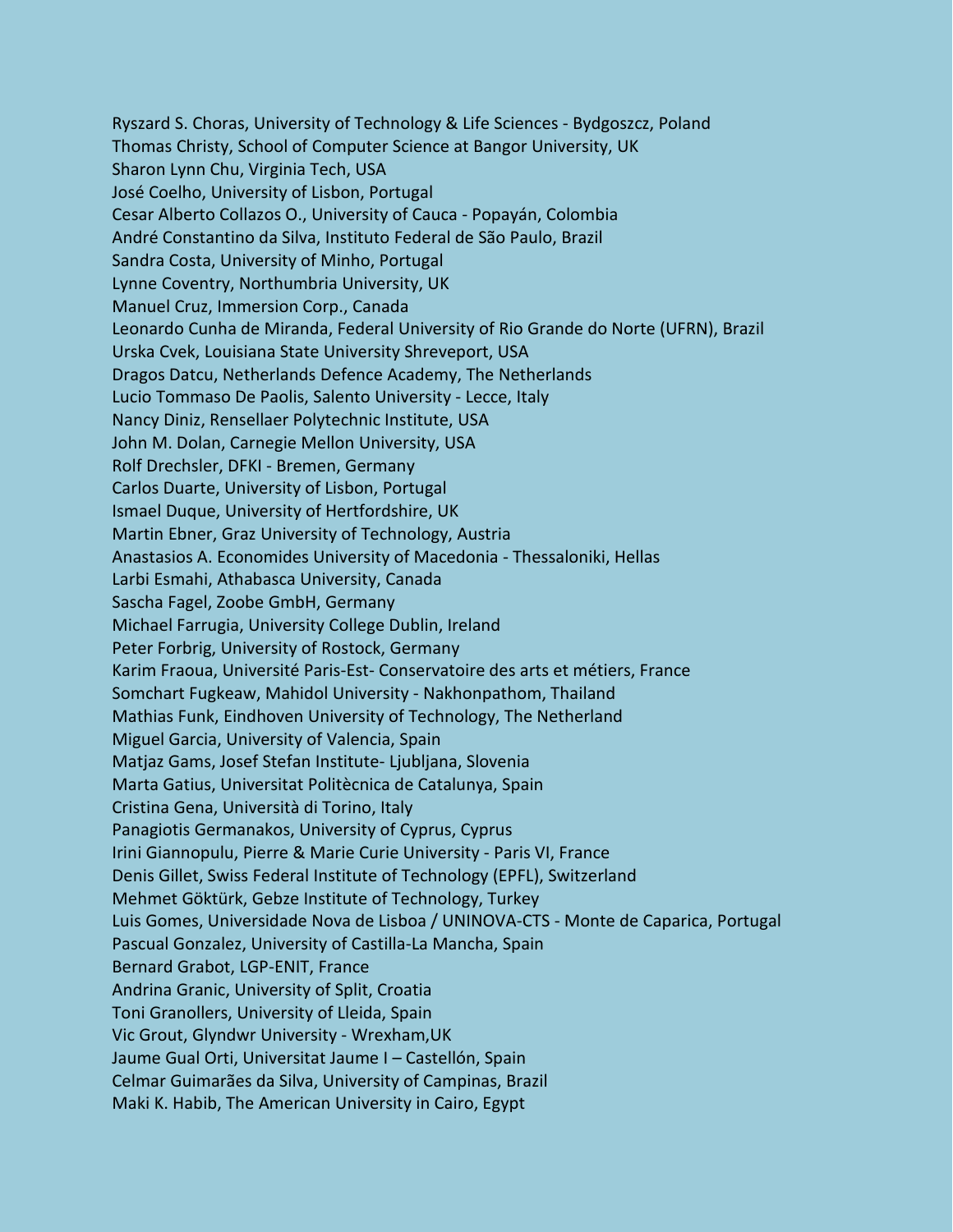Till Halbach, Norwegian Computing Center / Norsk Regnesentral (NR), Norway Lynne Hall, University of Sunderland, UK Kristian J. Hammond, Northwestern University - Evanston, USA Riad Hammoud, BAE Systems, USA Sung H. Han, POSTECH, South Korea Lane Harrison, Tufts University, USA Christoph Hintermüller, Guger Technologies OG – Schiedlberg, Austria Richard Hoadley, Anglia Ruskin University, UK Thomas Holz, University College Dublin, Ireland Olivier Hugues, MINES ParisTech, PSL - Research University - Center for Robotics, Paris, France Ilias Iliadis, IBM Research - Zurich, Switzerland Jamshed Iqbal, National University of Computer and Emerging Sciences (FAST-NUCES), Islamabad, Pakistan Ryo Ishii, NTT Communication Science Laboratories - NTT Corporation, Japan Dragan Ivetic, University of Novi Sad, Serbia Jari Due Jessen, Technical University of Denmark, Denmark Ran Jiao, Beihang University - Beijing, China Gareth Jones, Dublin City University, Ireland Suhas Govind Joshi, University of Oslo, Norway Hanmin Jung, Korea Institute of Science & Technology Information, Korea Janusz Kacprzyk, Polish Academy of Sciences - Warsaw / IEEE Fellow, Poland Katarzyna Kaczmarek, Systems Research Institute - Polish Academy of Sciences, Warsaw, Poland Hermann Kaindl, Vienna University of Technology, Austria Ahmed Kamel, Concordia College - Moorhead, USA Athanasios Kapoutsis, Centre for Research and Technology Hellas | Information Technologies Institute, Greece Koji Kashihara, Tokushima University, Japan Hamed Ketabdar, Deutsche Telekom Laboratories - TU Berlin, Germany Jonghwa Kim, University of Augsburg, Germany Youngmin Kim, Korea Electronics Technology Institute (KETI), South Korea Michael Kipp, University of Applied Sciences Augsburg, Germany Frank Klawonn, Ostfalia University of Applied Sciences - Wolfenbuettel, Germany Jesuk Ko, Gwangju University, South Korea Uttam Kokil, Kennesaw State University, USA Anita Komlodi, University of Maryland - Baltimore County, USA Heidi Krömker, Technische Universität Ilmenau, Germany Satoshi Kurihara, Osaka University, Japan Andrew Kusiak, The University of Iowa, USA Wen-Hsing Lai, National Kaohsiung First University of Science and Technology, Taiwan Vidas Lauruska, Siauliai University, Lithuania Soo-Young Lee, KAIST and RIKEN BSI, Korea Dagmawi Lemma, Addis Ababa University, Ethiopia Alma Leora Culén , University of Oslo, Norway Cynthia Y. Lester, Tuskegee University, USA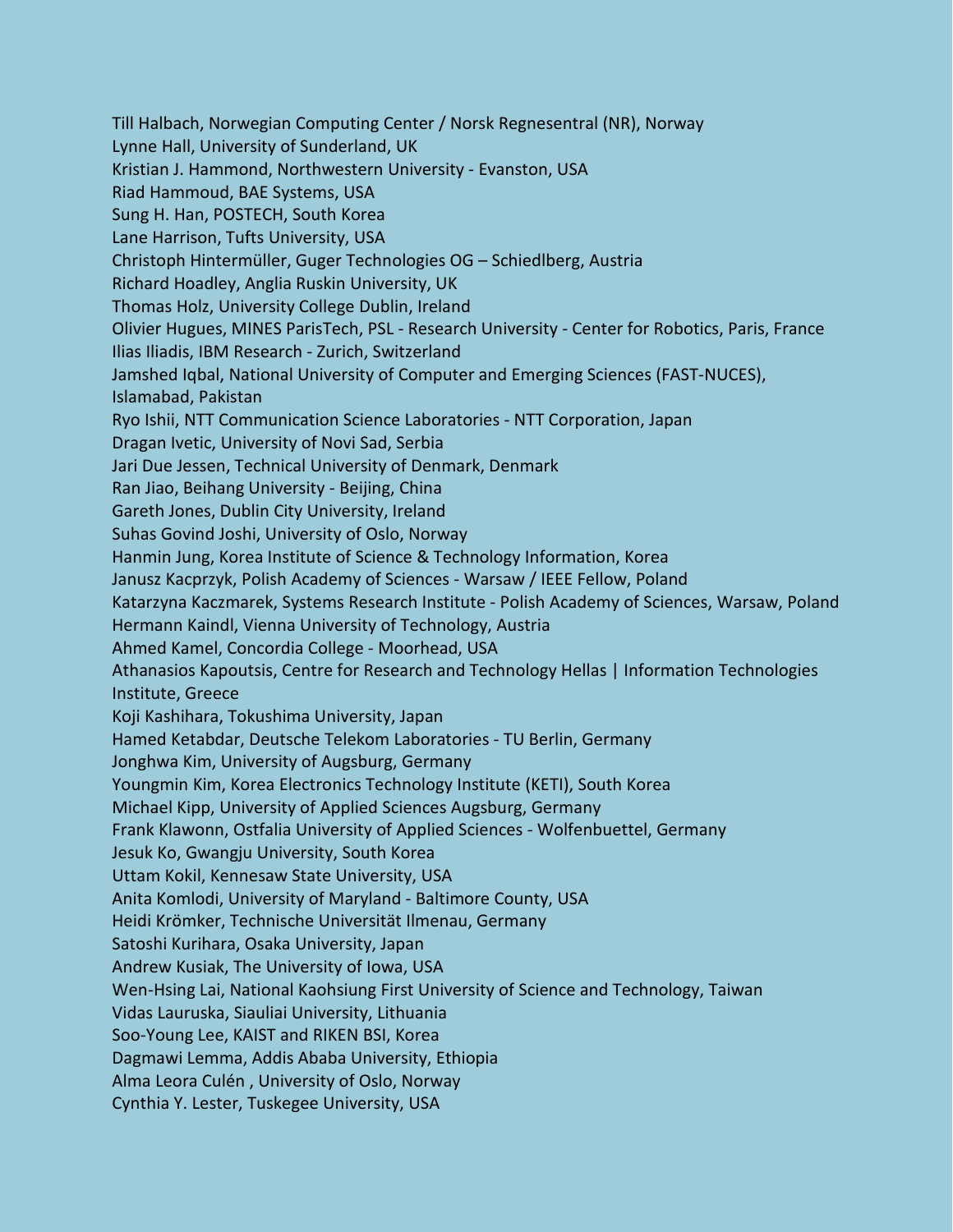Tsai-Yen Li, National Chengchi University - Taipei, Taiwan Yangmin Li, University of Macau - Taipa, Macao Chin-Teng (CT) Lin, National Chiao-Tung University, Taiwan Wei-Kai Liou, National Taiwan Normal University, Taiwan Flaminia Luccio, University Ca' Foscari of Venice, Italy Jean-Luc Lugrin, Universität Würzburg, Germany Sergio Luján Mora, University of Alicante, Spain Ameersing Luximon, Hong Kong Polytechnic University, Hong Kong Francisco Madera, Universidad Autonoma de Yucatan - Merida, Mexico Jacek Mandziuk, Warsaw University of Technology, Poland Antonio Maria Rinaldi, Università di Napoli Federico II, Italy Célia Martinie, IRIT | University Toulouse 3, France Andrea Mason, University of Wisconsin-Madison, USA Christoph Mayer, Technische Universität München, Germany Daniele Mazzei, FACE Team | Research Center "E.Piaggio" - University of Pisa, Italy Troy McDaniel, Arizona State University, USA Daniel R. Mestre, Aix-Marseille University, France Harald Milchrahm, Technical University Graz, Austria Leslie Miller, Iowa State University - Ames, USA Peyman Moghadam, CSIRO, Australia Yasser F. O. Mohammad, Assiut University, Egypt Vincenzo Moscato, University of Naples, Italy Jaime Muñoz-Arteaga, Universidad Autónoma de Aguascalientes, México Fazel Naghdy, University of Wollongong, Australia Toru Nakata, National Institute of Advanced Science and Technology (AIST), Japan Deok Hee Nam, Wilberforce University, USA Claudia Nass, Fraunhofer Institute for Experimental Software Engineering, Germany Andreas C. Nearchou, University of Patras, Greece Roger Ng, Hong Kong Polytechnic University, Hong Kong Grace Ngai, Hong Kong Polytechnic University, Hong Kong Gregory O'Hare, University College Dublin (UCD), Ireland Zahen Malla Osman, Centre d'Etude et de Recherche en Informatique et Communications (CEDRIC), France Yushan Pan, University of Oslo & Aalesund University College, Norway Evangelos Papadopoulos, National Technical University of Athens, Greece Igor Paromtchik, INRIA - Saint Ismier, France Alexandru Patriciu. McMaster University - Hamilton, Canada Diana Peppoloni, University for Foreigners of Siena, Italy Estelle Perrin, CReSTIC | Reims University – Charleville-Mezieres, France Antonio Picariello, DIETI - Università di Napoli "Federico II", Italy Jose Pinto, Universidade do Porto, Portugal Marina Puyuelo Cazorla, Universitat Politècnica de València (UPV), Spain Didier Puzenat, Université des Antilles et de la Guyane - Pointe-à-Pitre, Guadeloupe Rafael Radkowski, Iowa State University, USA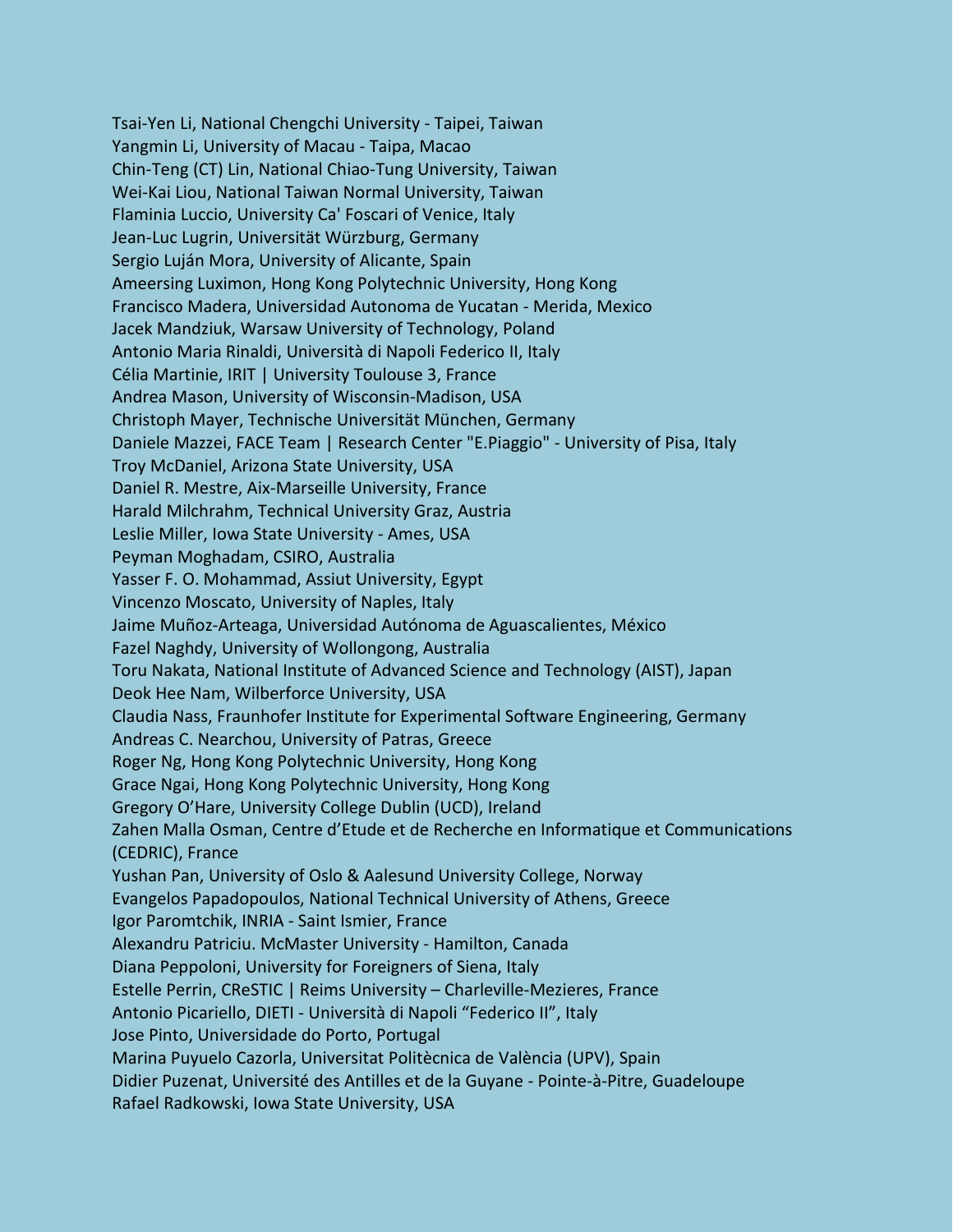Nitendra Rajput, IBM Research - New Delhi, India Marco Antonio Ramos Corchado, Universidad Autónoma del Estado de México, Mexico Xiangshi Ren, Kochi University of Technology, Japan Arcadio Reyes Lecuona, University of Málaga, Spain Andreas Riener, University Linz - Linz/Donau, Austria Antonio Maria Rinaldi, Università di Napoli Federico II, Italy Joel Rodrigues, Intituto de Telecomunicações / University of Beira Interior, Portugal Andrzej Romanowski, Lodz University of Technology, Poland Agostinho Rosa, Lasseb-ISR-IST / Technical University of Lisbon, Portugal Paul Rosenthal, Technische Universität Chemnitz, Germany José Rouillard, Université des Sciences et Technologies de Lille, France Rebekah Rousi, University of Jyväskylä, Finland Juha Röning, University of Oulu, Finland Sandra Sánchez Gordón, Escuela Politécnica Nacional, Ecuador Antonio José Sánchez Salmerón, Universidad Politécnica de Valencia, Spain Corina Sas, Lancaster University, UK Munehiko Sasajima, Osaka University, Japan Dominique Scapin, INRIA - Le Chesnay, France Trenton Schulz, Norwegian Computing Center, Norway Shunji Shimizu, Tokyo University of Science, Suwa, Japan Maria Augusta Silveira Netto Nunes, Universidade Federal de Sergipe (UFS), Brazil Johanna Silvennoinen, University of Jyväskylä, Finland Berglind Smaradottir, University of Agder, Norway Ross Smith, University of South Australia, Australia Jaka Sodnik, University of Ljubljana, Slovenia Dimitris Spiliotopoulos, University of Peloponnese, Greece Emilija Stojmenova, University of Ljubljana, Slovenia Weilian Su, Naval Postgraduate School - Monterey, USA Tsutomu Terada, Kobe University, Japan Daniel Thalmann, VRlab/EPFL - Lausanne, Switzerland Robert J. Teather, McMaster University, Canada Edgar Thomas, Federal University of Pernambuco | Brazil's Government, Brazil Hiroaki Tobita, Sony CSL Paris, France Godfried T. Toussaint, New York University Abu Dhabi, United Arab Emirates Nikolaos Tsagarakis, Istituto Italiano di Tecnologia (IIT-Genova), Italy Lazaros Tsochatzidis, Democritus University of Thrace, Greece M. Sarosh Umar, Aligarh Muslim University, India Connie (J.I.L.) Veugen, VU University Amsterdam, Netherlands Michael L. Walters, University of Hertfordshire, UK Ina Wechsung, Technische Universität Berlin, Germany Charlotte Wiberg Umeå University, Sweden Hanna Wirman, Hong Kong Polytechnic University, Hong Kong Yingcai Xiao, University of Akron, USA Fan Yang, Nuance Communications, Inc., USA